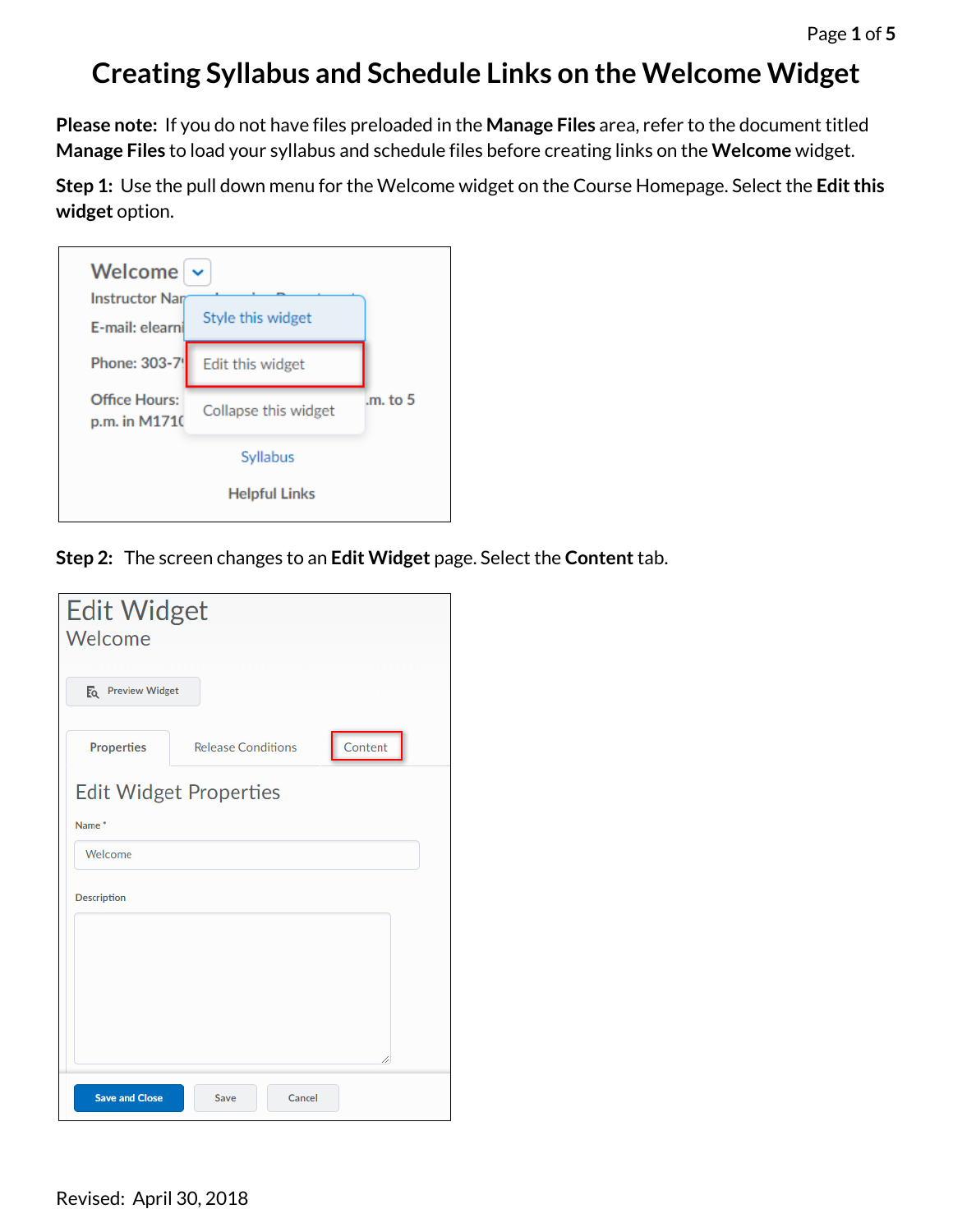**Step 3:** In the **Widget Content** box, highlight the existing **Syllabus** link or place the cursor where you want to create a new link to the syllabus file. Select the **Quicklink** icon.

| Properties                      | <b>Release Conditions</b>                                      | <b>Content</b>                                                                                                                                                                                                                    |            |
|---------------------------------|----------------------------------------------------------------|-----------------------------------------------------------------------------------------------------------------------------------------------------------------------------------------------------------------------------------|------------|
| <b>Widget Content</b>           |                                                                |                                                                                                                                                                                                                                   |            |
| <b>Contents</b>                 |                                                                |                                                                                                                                                                                                                                   |            |
| $\mathscr{E}$<br>D<br>$\bullet$ | Paragraph<br>$\checkmark$<br>$\overline{\phantom{a}}$          | 医唇目<br>$\, {\sf B}$<br>騦<br>I<br>$\underline{\cup}$<br><b>Font Family</b><br>$\overline{\phantom{m}}$<br>Size<br>$\checkmark$<br>$\overline{\phantom{a}}$<br>$\checkmark$<br>$\overline{\phantom{a}}$<br>$\overline{\phantom{a}}$ | $\cdots$   |
|                                 | Instructor Name: eLearning Department                          |                                                                                                                                                                                                                                   |            |
|                                 | E-mail: elearning@arapahoe.edu                                 |                                                                                                                                                                                                                                   |            |
| Phone: 303-797-5080             |                                                                |                                                                                                                                                                                                                                   |            |
|                                 | Office Hours: Monday through Friday, 8 a.m. to 5 p.m. in M1710 |                                                                                                                                                                                                                                   |            |
|                                 |                                                                |                                                                                                                                                                                                                                   |            |
|                                 |                                                                | <b>Helpful Links</b>                                                                                                                                                                                                              |            |
|                                 |                                                                | <b>ACC Online</b><br>24x7 Help Desk<br><b>Learning</b>                                                                                                                                                                            |            |
|                                 |                                                                | ୭<br>Eq.<br>$\langle / \rangle$                                                                                                                                                                                                   | -54.<br>h. |

**Step 4:** A new **Insert Quicklink** window will pop up. You can now select the resource that you want to insert. Select the **Content**link**.**

| Insert Quicklink                  |               | × |
|-----------------------------------|---------------|---|
| <b>Course Materials</b>           |               |   |
| ed Announcements                  | $\mathcal{P}$ |   |
| <b><u></u></b> Assignments        | $\mathcal{P}$ |   |
| <b>兰</b> Calendar                 | $\mathcal{P}$ |   |
| $\bullet$ Chat                    | $\mathcal{P}$ |   |
| <b>目</b> Checklist                | $\mathcal{P}$ |   |
| $\Box$ Content                    | $\mathcal{P}$ |   |
| Course File                       | $\mathcal{P}$ |   |
| $\blacksquare$ Discussions        | $\mathcal{P}$ |   |
| ePortfolio Item                   | $\mathcal{P}$ |   |
| External Learning Tools<br>Cancel | $\lambda$     |   |

**Note:** You will need to have uploaded the syllabus to Content in order to create this link.

Revised: April 30, 2018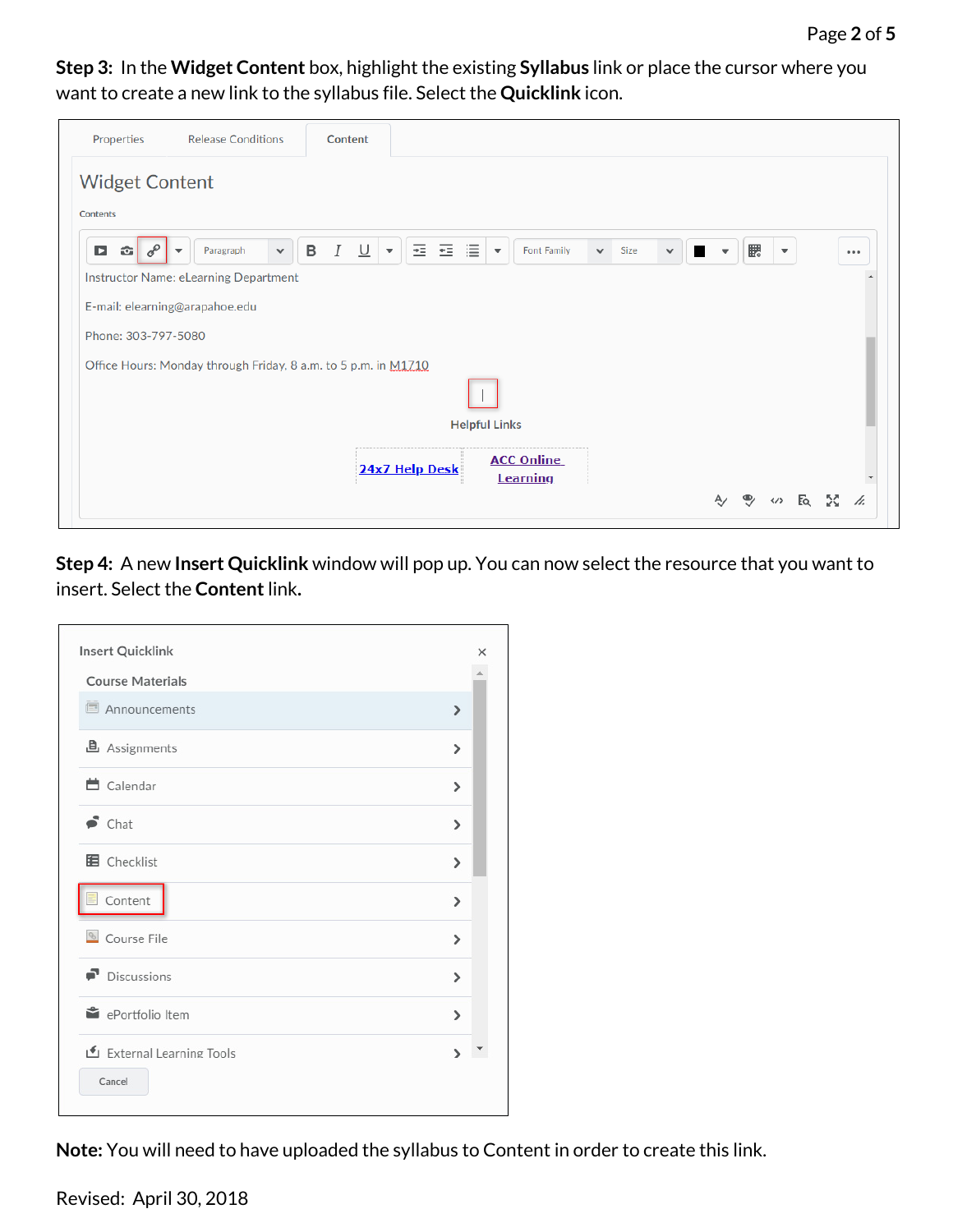**Step 5:** On the next screen, select the module that houses your syllabus file.

| $\checkmark$            | <b>Content Title</b>                |
|-------------------------|-------------------------------------|
| Content                 |                                     |
| Getting Started         | $\mathcal{P}$                       |
| UNIT ONE                | $\mathcal{P}$                       |
| UNIT TWO                | $\mathcal{P}$                       |
| UNIT THREE              | $\mathcal{P}$                       |
| UNIT FOUR               | $\mathcal{E}$                       |
| Little Seagull Handbook | ⋟                                   |
| Video Resources         | ⋟                                   |
|                         | Manage Content (Opens in a new Tab) |

**Step 6:** If you want to edit the title of the file select the pencil icon, otherwise just select the file name.

| <b>Insert Quicklink</b>                      | × |
|----------------------------------------------|---|
|                                              |   |
| <b>Getting Started</b>                       |   |
| Student Learning Outcomes                    |   |
| ENG121 204 FA17 SyllabusRevised 9_27_17<br>E |   |
| E<br>ENG121 204 FA17 ScheduleREVISED         |   |
| E<br>eLearning Master Daylight Schedule      |   |
|                                              |   |
| Cancel                                       |   |
|                                              |   |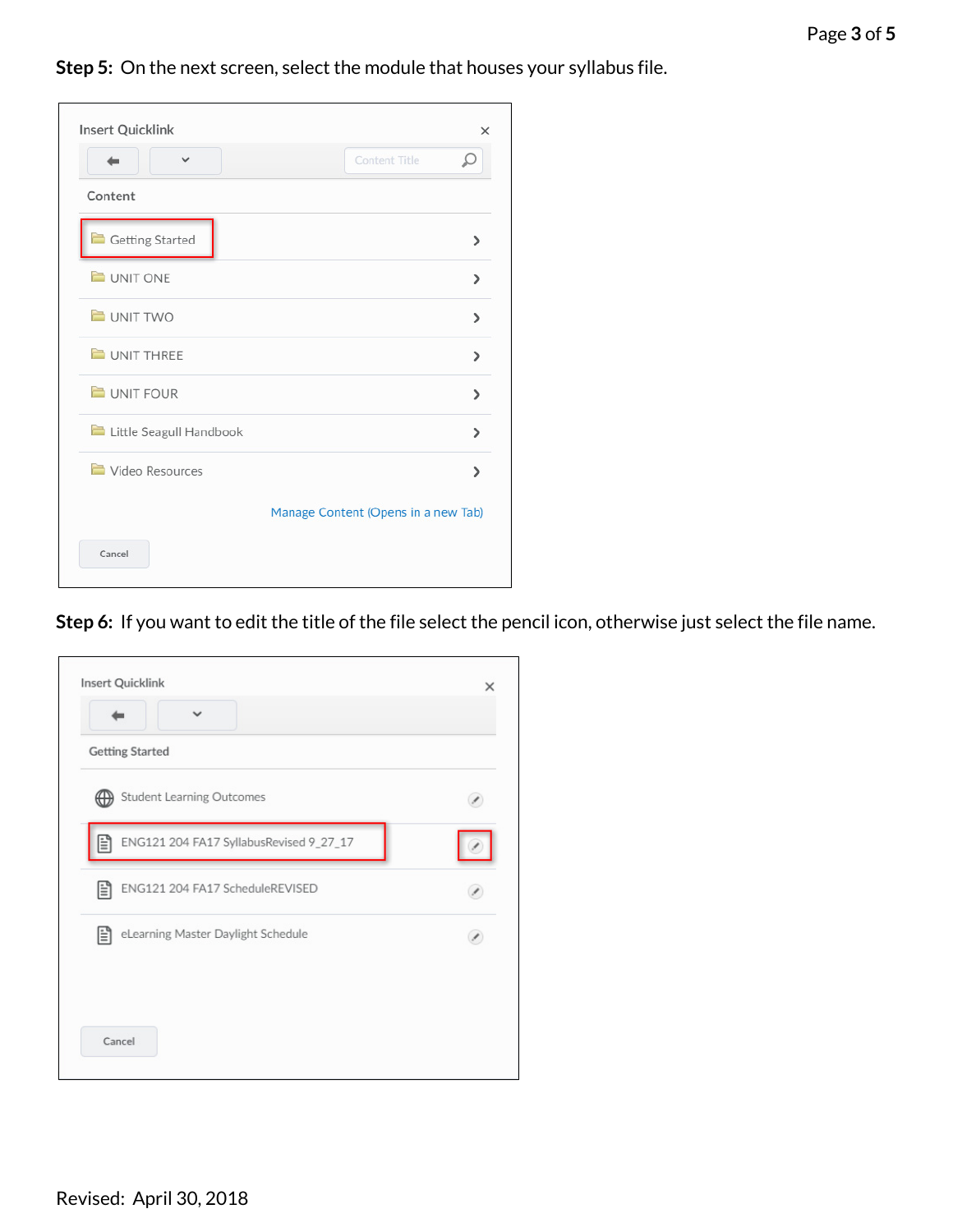**Step 7:** Supply the title for the **Quicklink**. Select **Same Frame** and select **Insert**to place the link.

|                                              | $\checkmark$                                                        |  |
|----------------------------------------------|---------------------------------------------------------------------|--|
|                                              |                                                                     |  |
| <b>HTML Properties</b><br>Title <sup>*</sup> |                                                                     |  |
| Syllabus                                     |                                                                     |  |
| Target*                                      |                                                                     |  |
|                                              |                                                                     |  |
|                                              | $\bigcirc$ Whole Window $\bigcirc$ Same Frame $\bigcirc$ New Window |  |
|                                              |                                                                     |  |
| Insert                                       |                                                                     |  |
|                                              |                                                                     |  |
|                                              |                                                                     |  |
|                                              |                                                                     |  |
|                                              |                                                                     |  |

**Step 8:** Once the new link appears in the editor, you can select **Save and Close** to save your changes and return to the Widgets page.

| Properties Release Conditions<br>Content                       |  |
|----------------------------------------------------------------|--|
| <b>Widget Content</b>                                          |  |
| Contents                                                       |  |
| □ ≎ ∘<br><b>B</b> $I \perp$<br>Format<br>$\checkmark$<br>▼<br> |  |
| <b>Instructor Name: eLearning Department</b>                   |  |
| E-mail: elearning@arapahoe.edu                                 |  |
| Phone: 303-797-5080                                            |  |
| Office Hours: Monday through Friday, 8 a.m. to 5 p.m. in M1710 |  |
| <b>Syllabus</b>                                                |  |
| <b>Helpful Links</b>                                           |  |
| <b>专 50 区 器 左</b>                                              |  |
|                                                                |  |
| <b>Save and Close</b><br>Save<br>Cancel                        |  |